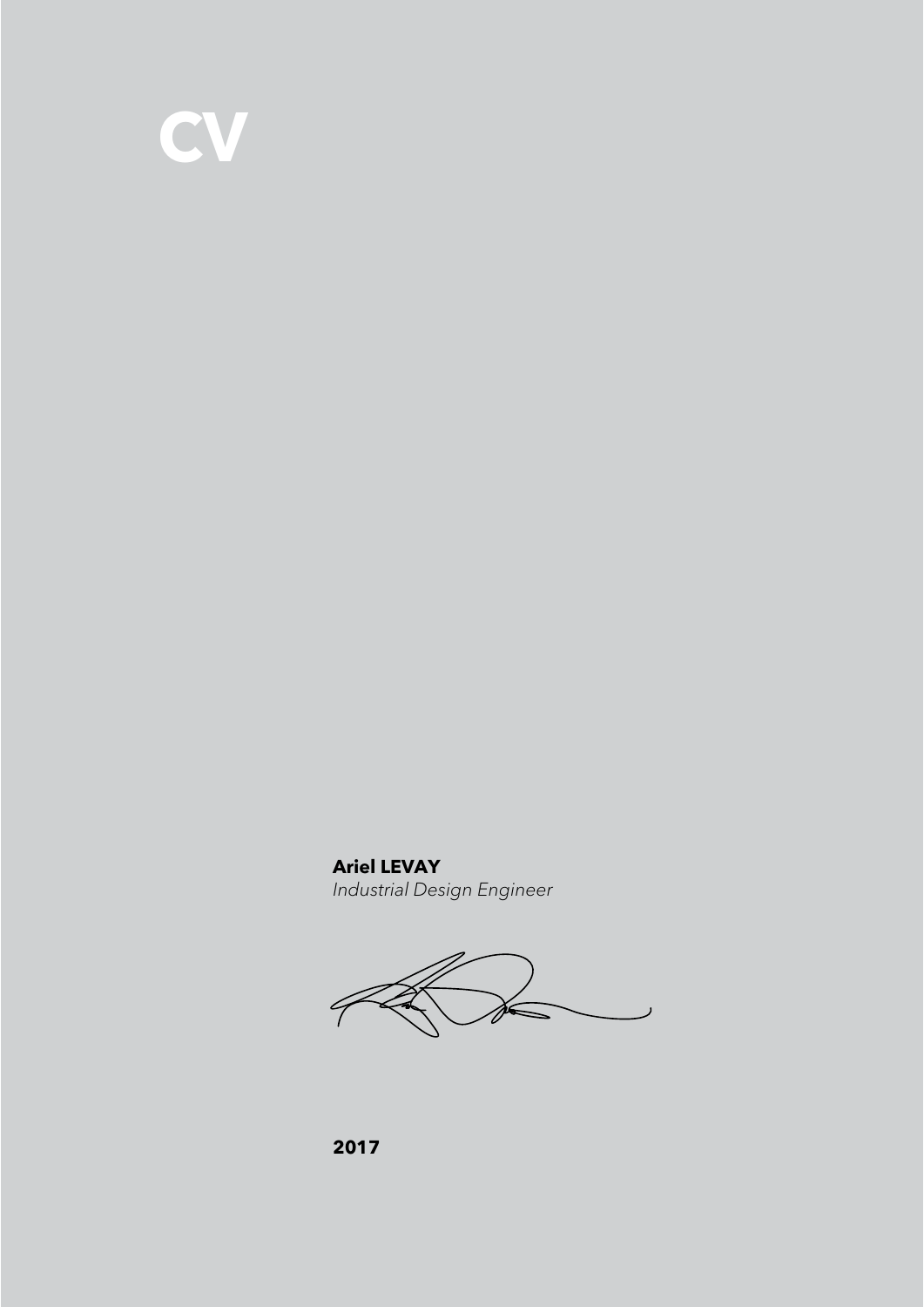

**first name Ariel**

**family name LEVAY**

**gender male**

**born in 07.04.1988, Budapest, Hungary**

**currently live Budapest, Hungary**

**email info@ariellevay.com levayariel@gmail.com**

**phone (+36) 30 9447566**

**online bio/portfolio www.ariellevay.com**

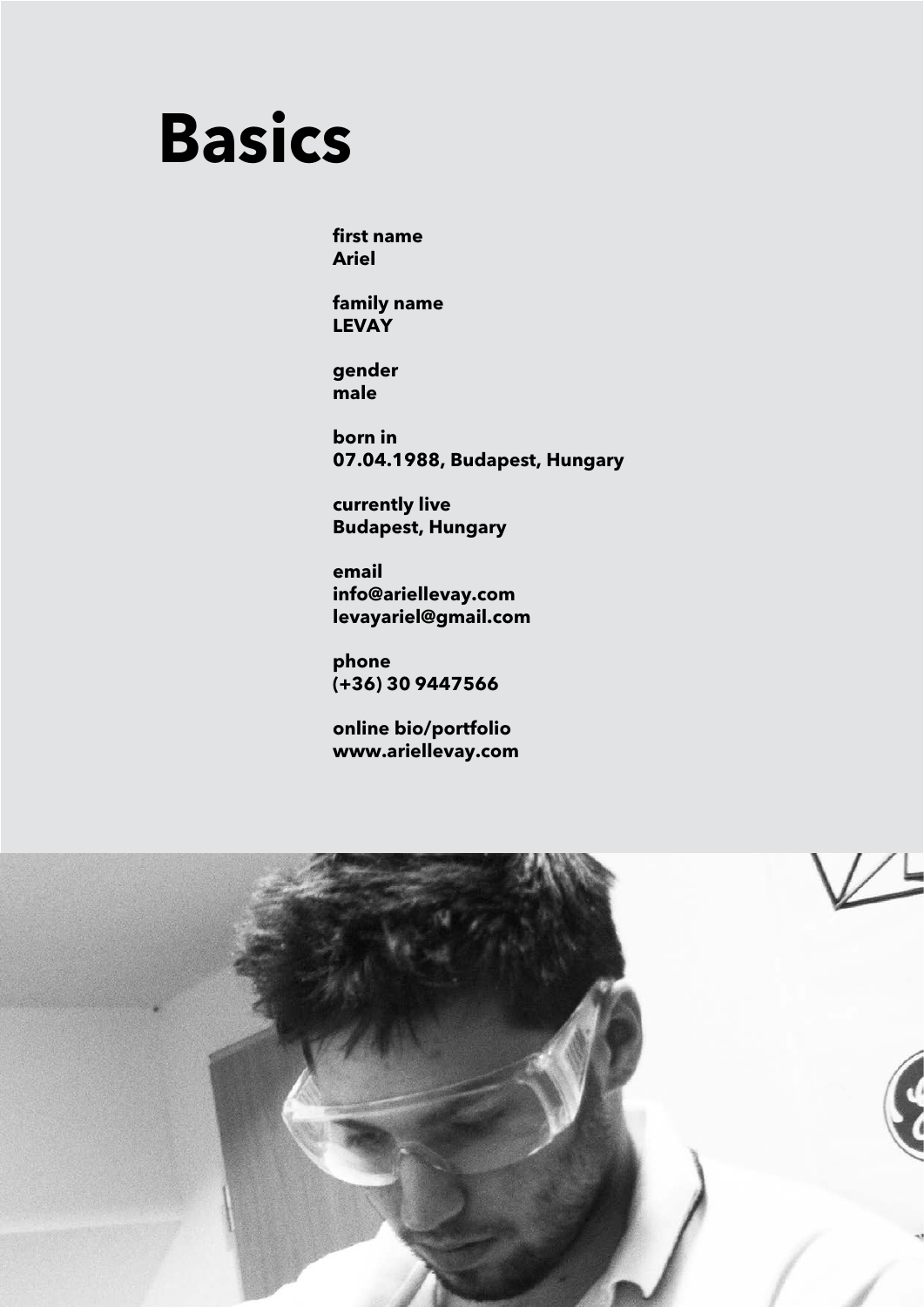# **Languages**

**Hungarian Mother language**

**English fluent, capable of working in english environment**

**German very beginner, but constant and passionate lerner**

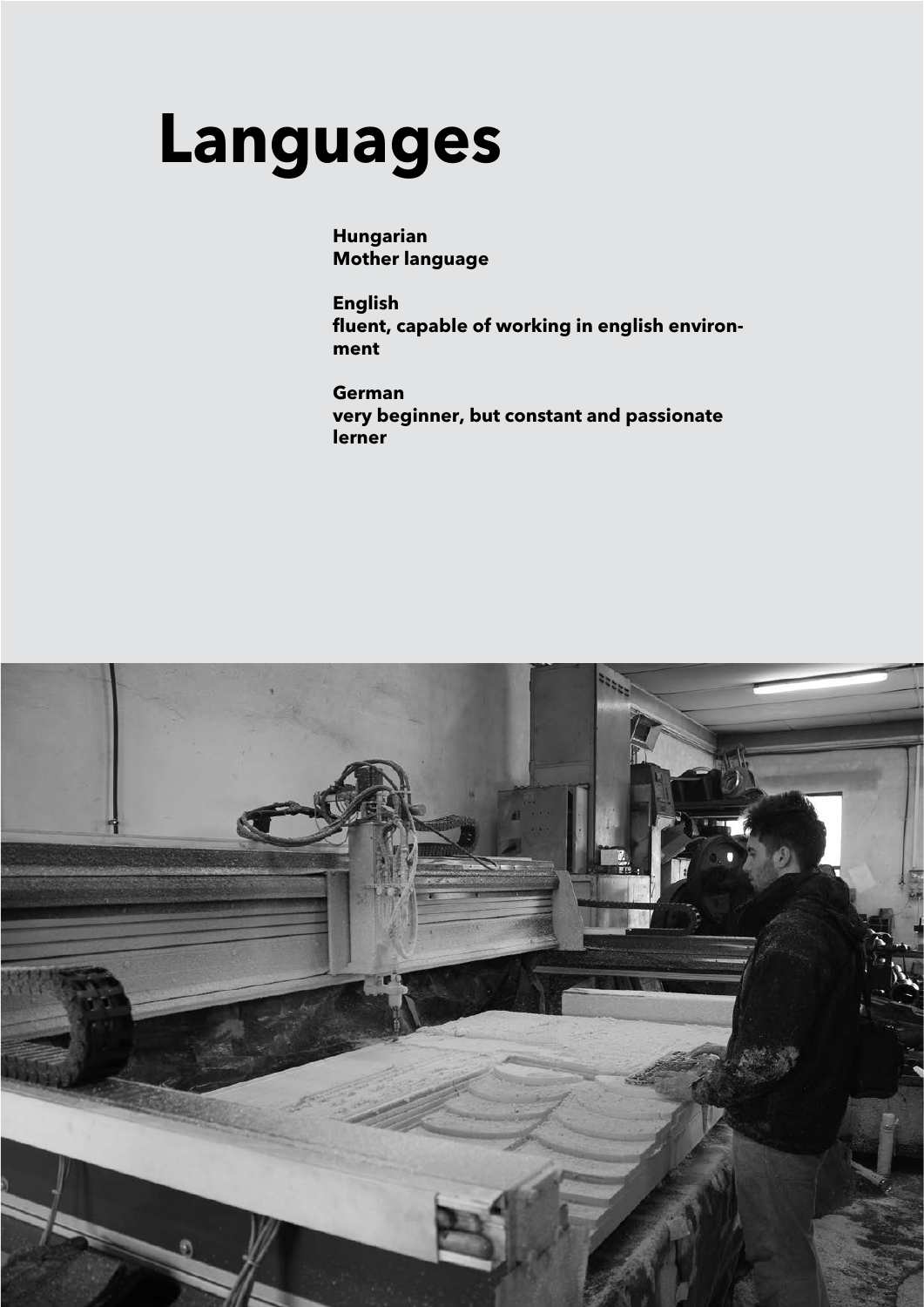# **Education**

**2007-2011**

 **Budapest University of Technology and Economics (BME) Industrial design engineer (Bsc)**

**2012-2015**

 **MOHOLY-NAGY University of Art and Design (MOME) Designer (Ma)**

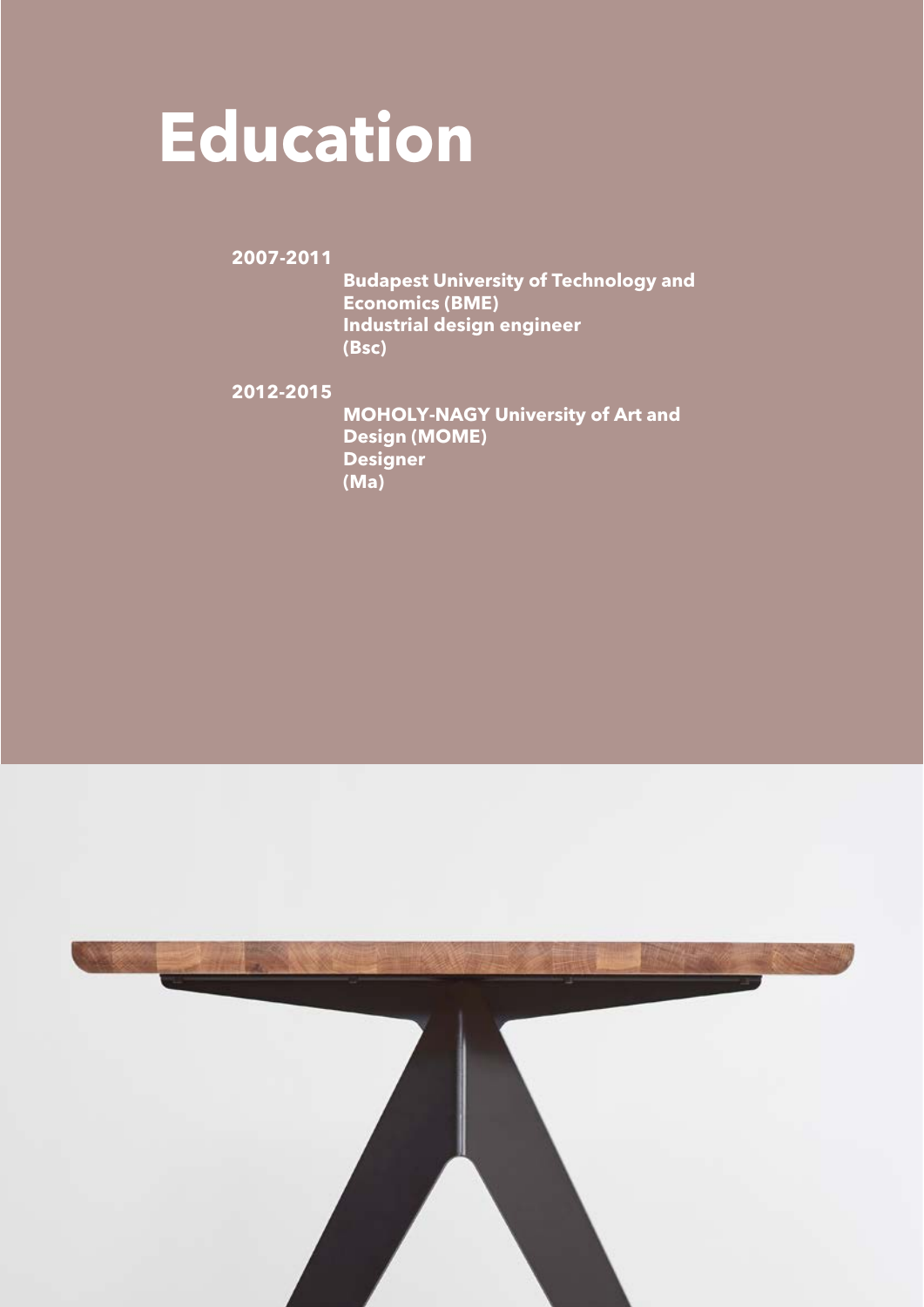# **Experience**

### **2011**

 **Direct-line Kft. Outdoor furniture design (Levelo bench)** *Industrial Designer*

#### **2012**

 **Filmefex Kft. Props, mechanics, and movie accessories crafting.** *Handcrafting Assistant*

#### **2012**

 **Formula student electric (FSE) Car body design, and manufacturing** *Industrial Designer, Project leader*

#### **2012 - PRESENT**

 **Nap Neon Kft. Light installations and advertising equipment** *Industrial Designer, Project leader*

#### **2012 -PRESENT**

 **Freelance mechanical engineer, freelance** *Industrial Design Engineer*

#### **2017 - PRESENT**

 **Innosteel Design Kft. Corten, steel and aluminium design elements, outdoor products** *Industrial Design Engineer*

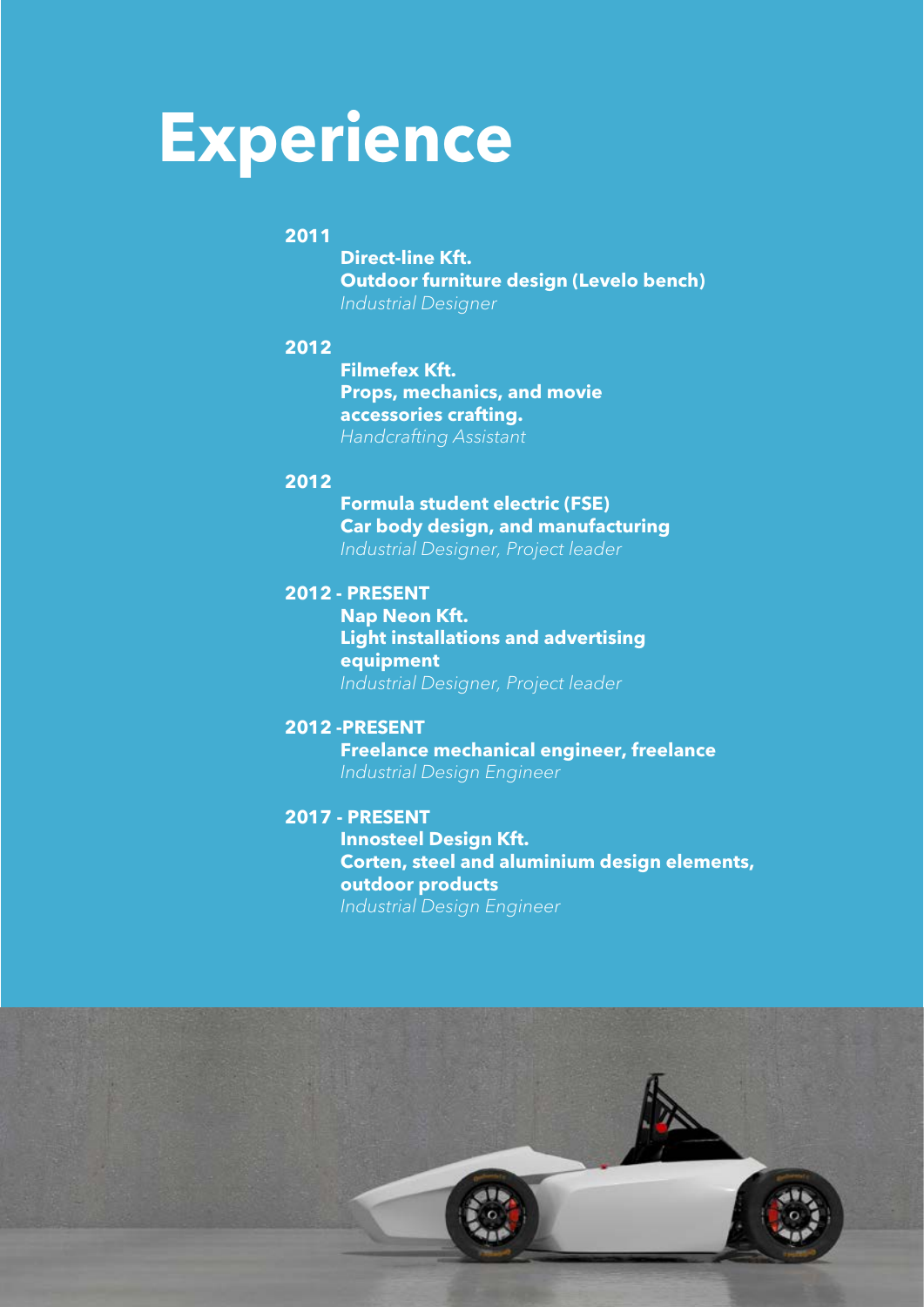

| sottwares |                                           |   |
|-----------|-------------------------------------------|---|
|           | SolidWorks (4/5)                          |   |
|           | <b>3DSmax (3/5)</b>                       |   |
|           | <b>Autocad (3/5)</b>                      |   |
|           | Inventor (2/5)                            | ● |
|           | Alias studio (1/5)                        |   |
|           | <b>Office (4/5)</b>                       |   |
|           | Photoshop (5/5)                           |   |
|           | Indesign (4/5)                            |   |
|           | Illustrator (4/5)                         |   |
| manual    |                                           |   |
|           | sketching (4/5)                           |   |
|           | general hand crafting (5/5)               |   |
|           | mechanical skills (5/5)                   |   |
|           | workshop skills (5/5)<br>powertools (5/5) |   |
|           |                                           |   |

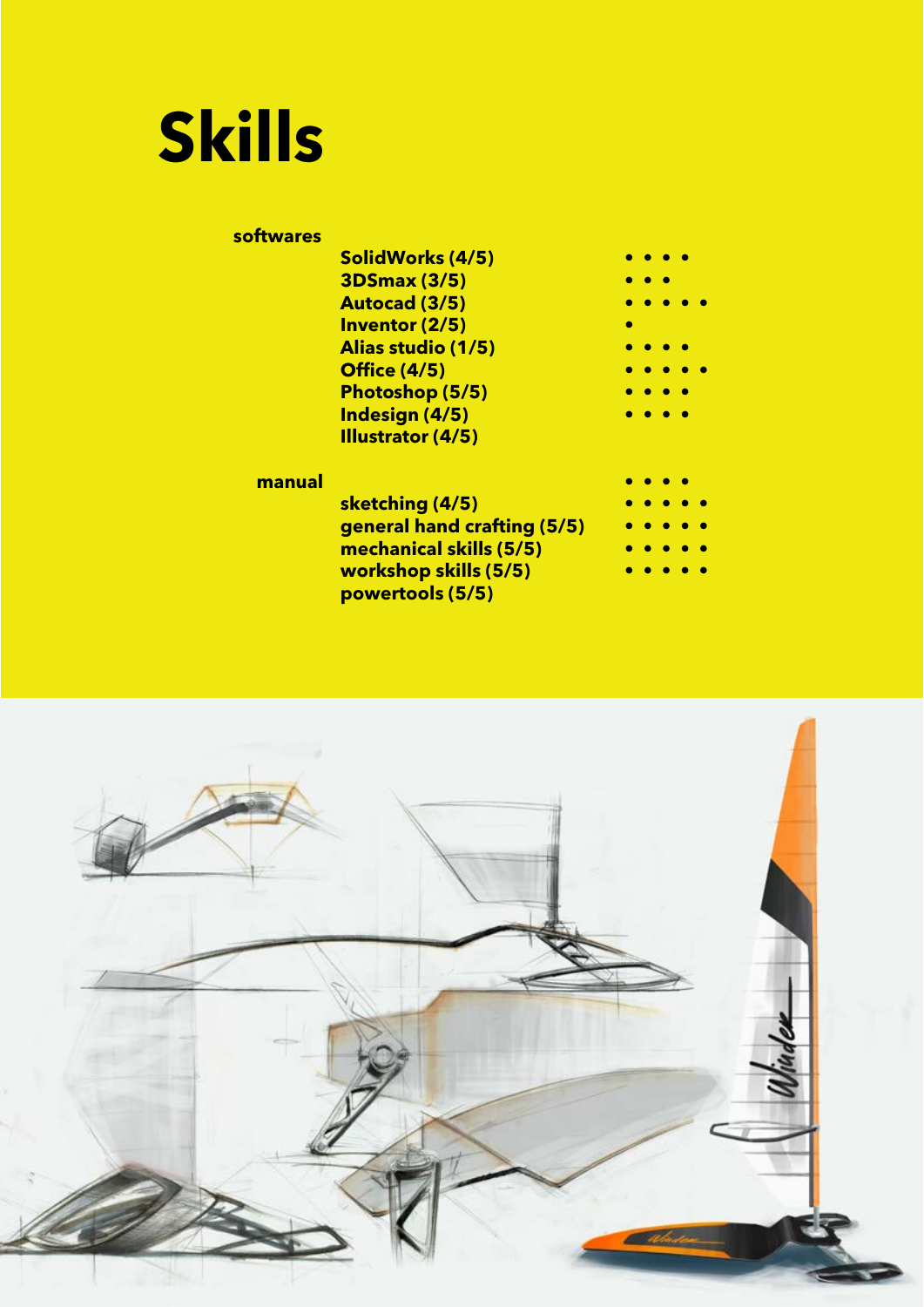# **Publications**

### **2016**

 **11. MEED - Madeinhungary exhibition with the Experimental Standing chair hellodesign.org - Experimental standing chair stilblog.hu - Experimental standing chair**

### **2017**

 **12. MEED - Madeinhungary exhibition with the Aurora table**

### **2017**

 **A'Design award winner Experimental Standing Chair**